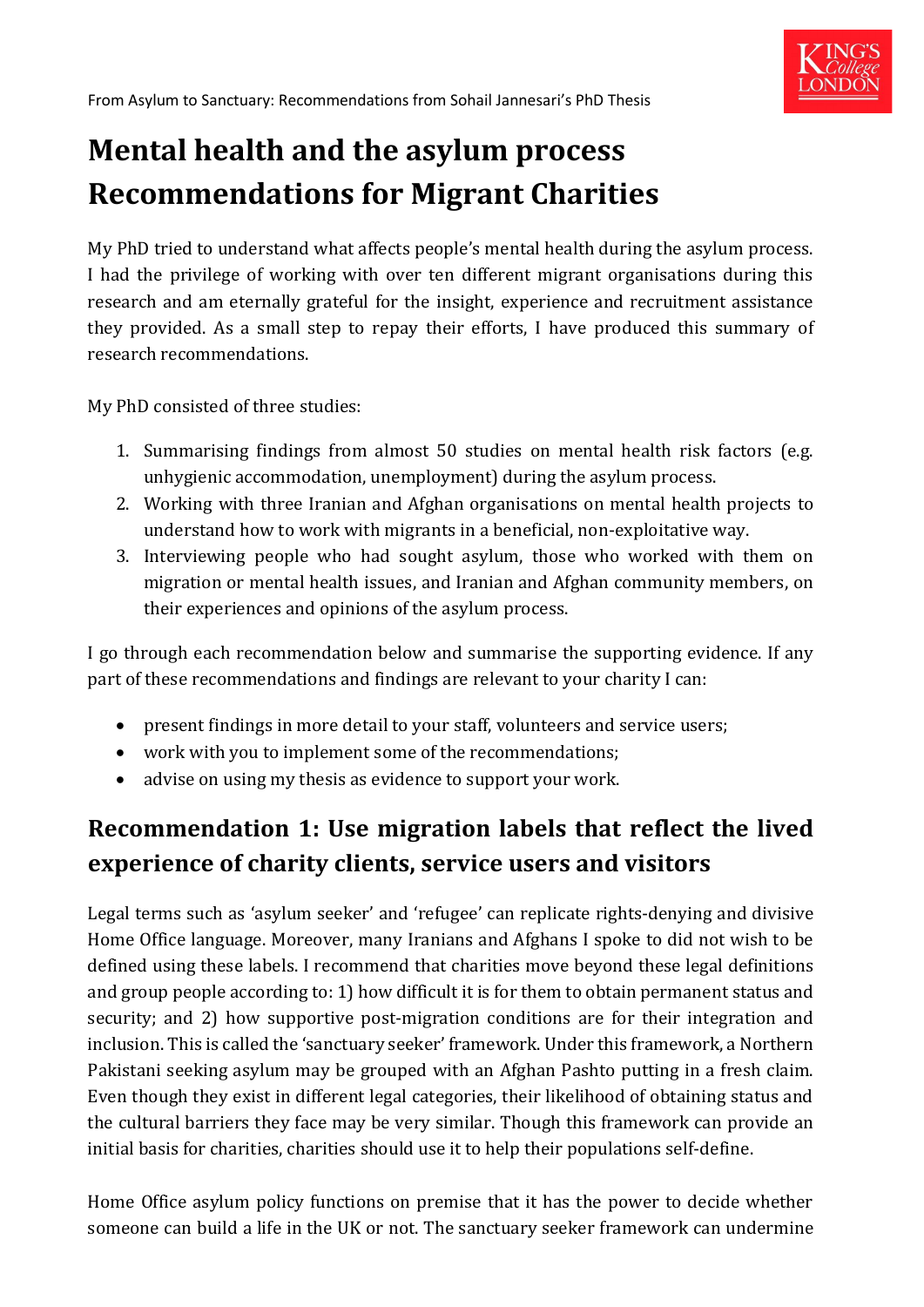

this. It suggests that though difficult, it might be possible to find safety, inclusion and sanctuary regardless of status. Adopting this framework could centre attention on community solutions more in tune with people's lived experience. For instance, in terms of inclusion and integration while applying for status, charities could support access to volunteering opportunities or black market labour. Equally, in terms of easing the process of gaining permanent status, charities could run workshops on the curation of asylum cases to match Home Office criteria, or create room sharing arrangements in asylum seeker support accommodation.

## **Recommendations 2 and 3: Provide people opportunities to counter negative perceptions, and to shape their local environment to reflect their identity and histories**

Participants reported experiences of invisibility, societal marginalisation and infantilisation during Home Office interactions, and the negative effect of discrimination on asylum seeker mental health was a key finding. This was compounded by a perceived parasitic framing in the media and wider society. Charities should provide platforms and mediums for sanctuary seekers to counter negative public perceptions. Self-organised and charity-supported networks (e.g., [Survivors Speak Out](https://www.freedomfromtorture.org/what-we-do/survivor-activism/survivors-speak-out) and [Freed Voices\)](https://detentionaction.org.uk/freed-voices/) may be useful in these reshaping endeavours, as is the burgeoning sanctuary seeker theatre scene (e.g., th[e Borderline theatre](https://www.psychedelight.org/borderline) ensemble at PSYCHEdelight and [Phosphoros theatre\)](https://www.phosphorostheatre.com/).

Sanctuary seekers should be supported in fundamentally reshaping the everyday and border enforcement spaces they exist in. For example, after Lewisham and Greenwich NHS Trust began [conducting background and credit](https://www.theguardian.com/society/2019/sep/30/nhs-body-criticised-over-experian-patient-checks-scheme) checks on migrant patients they thought may not be eligible for free care, school children in Lewisham [hand-delivered Christmas cards to their](https://853.london/2020/12/19/stop-charging-migrants-for-care-schoolchildren-ask-lewisham-and-greenwich-nhs-trust-for-christmas/)  [local hospital](https://853.london/2020/12/19/stop-charging-migrants-for-care-schoolchildren-ask-lewisham-and-greenwich-nhs-trust-for-christmas/) asking for them to stop charging their migrant mothers. The children inserted their narrative and histories into a space that was discriminating against their mothers, in the process calling for structural change.

### **Recommendation 4: Design services and values in opposition to asylum process practices**

Participants reported feeling attacked, threatened, disbelieved, and re-traumatised by the asylum interview and, resultantly, betrayed by the Home Office. After the interview, people entered a bureaucratic cycle characterised by a life-freezing and future-destroying waiting. Charity services may be at risk of replicating the most difficult aspects of the asylum process and my PhD recommends examining the structure of service provision to ensure that it is in opposition to the asylum process.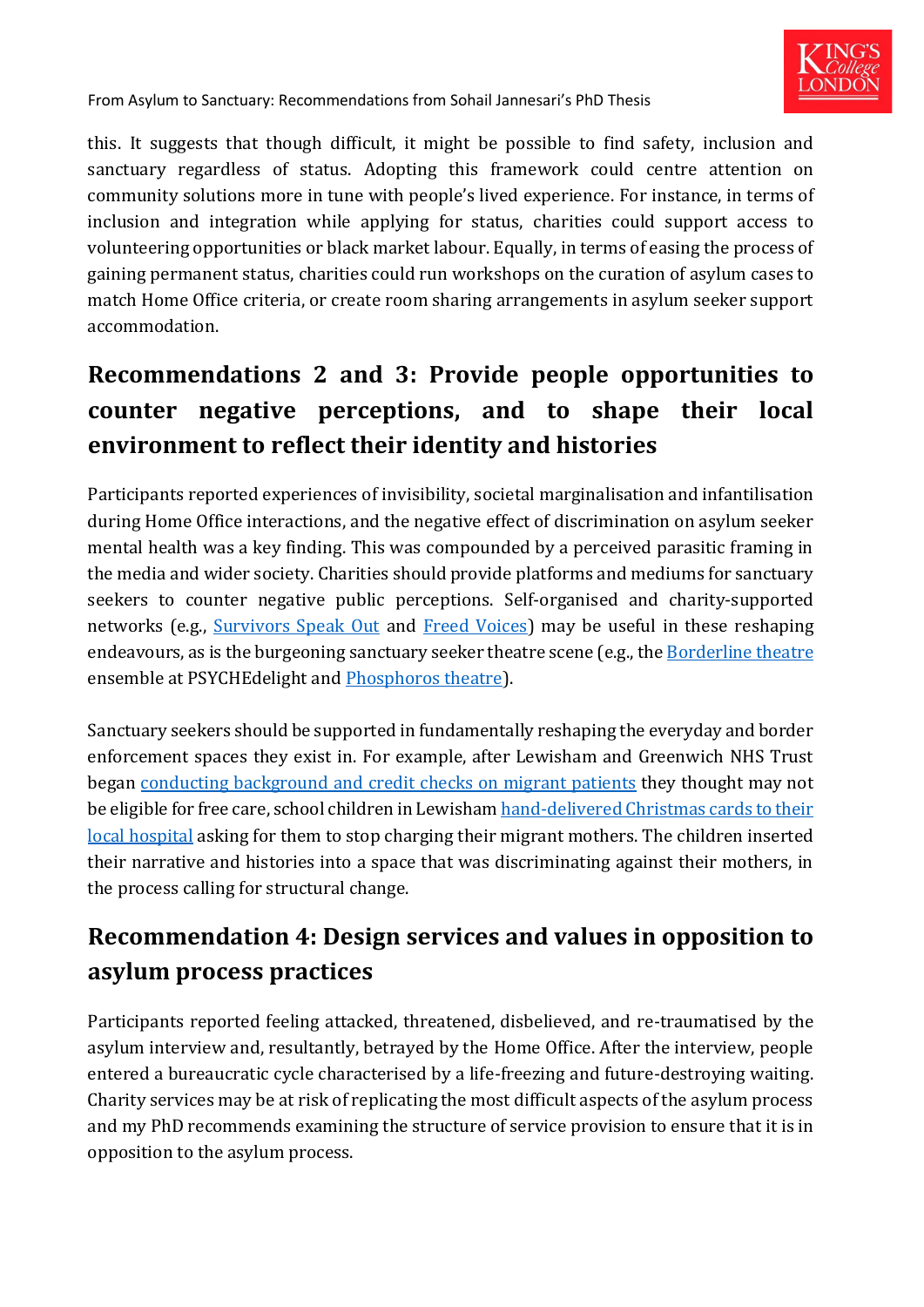

For instance, initial appointments should be reasonably short, trust building interactions with relatively few intrusive questions and interruptions. They should allow space for the client to lead the interaction and focus on their priority areas. Trauma-informed approaches may help ensure that services counter the negative mental health impacts of the asylum process. The [Helen Bamber Foundation's](http://www.helenbamber.org/news/the-trauma-informed-code-of-conduct/) interpretation of such an approach involves 'a mutual relationship of trust… [imparting a consistent sense of calm, security and safety… [increasing] the confidence of survivors and [minimising] the risk of causing distress and retraumatisation' (p1).

#### **Recommendation 5: Create more online social spaces**

Qualitative interview findings demonstrated how participants had few stable physical spaces in which to feel safe and recover from difficult migration, and postmigration, experiences. Being housed in unhygienic and isolated accommodation, and forced dispersal was described as perpetuating feelings of instability, insecurity, and rootlessness. Accordingly, this PhD suggests that migrant organisations should create and support online spaces of safety. Refugee communities already gather through online social groups, for instance, I worked with many older Iranians who were part of a mass community Telegram group. Charities could support and grow such groups by providing people data, smartphones, and basic tutorials to overcome potential digital exclusion as well as forum moderation.

When describing the spaces in which they recuperated from migration stresses, only a few sanctuary seeking interview participants referred to charities and implied that they were safe, healing spaces. The interviews suggest that this could be because charities struggled to maintain a stable space, with organisations often being forced to move accommodation due to financial issues. It may also be linked to charities being orientated towards the provision of practical services (related to asylum claims, welfare, and language training) rather than providing an informal social space.

## **Recommendations 6 and 7: Provide more volunteering opportunities for sanctuary seekers, and mentoring opportunities for community members**

Sanctuary seekers felt a sense of stagnation and deterioration during the asylum process. Amidst this, people had to proactively find purpose, fulfilment, and control in order to prevent or manage mental health problems. Participants were keen to engage in volunteering activities, particularly around supporting other migrants. Charities can support sanctuary seeker mental health by offering well-supervised, structured volunteering opportunities, that provide volunteer expenses.